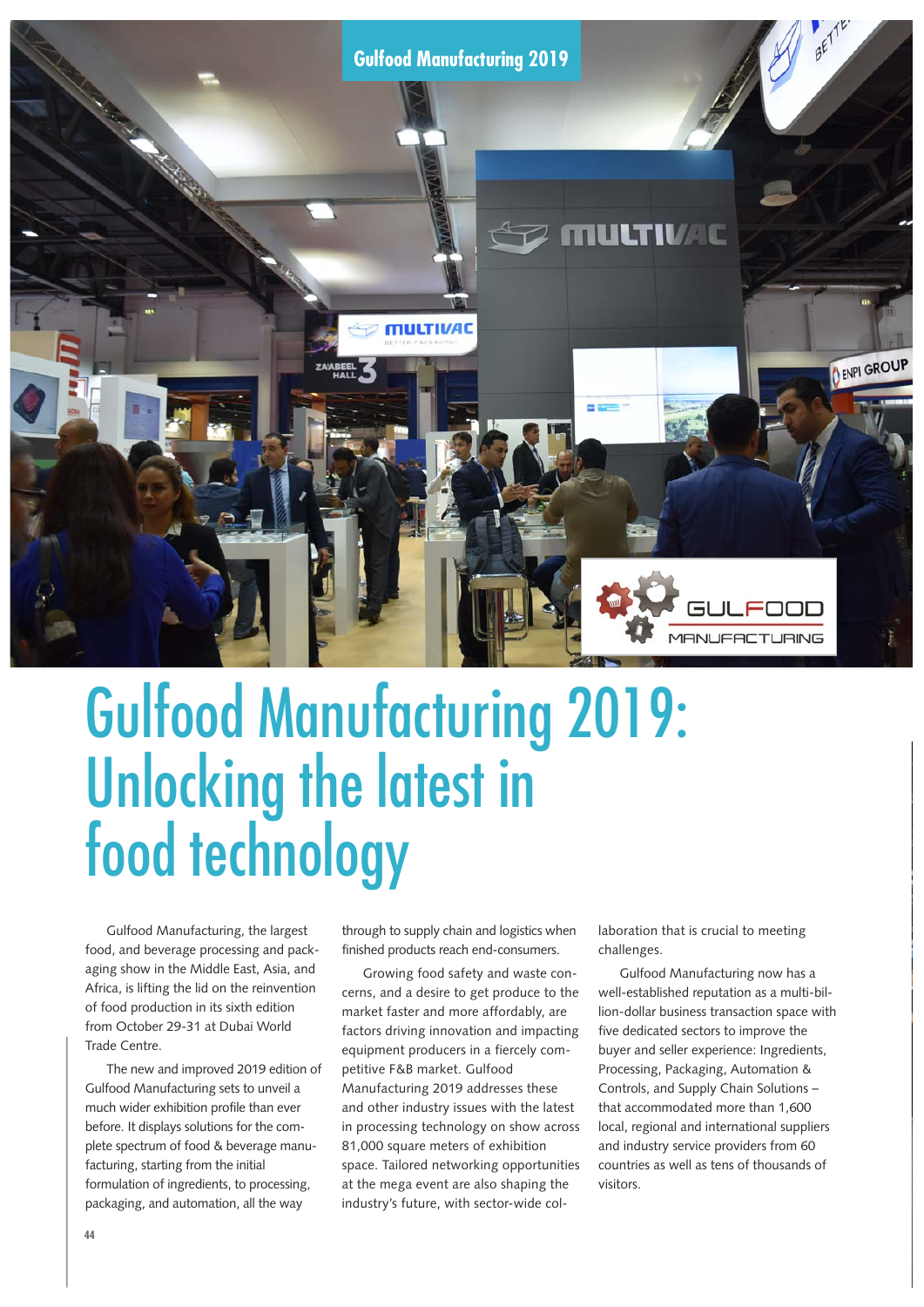Gulfood Manufacturing 2019 is running alongside co-located events including Private Label and Licensing Middle East Exhibition, the MENA region's exclusive exhibition for food and non-food FMCG product mix expansion and brand placement, SEAFEX Middle East, the only professional seafood event for the Middle East, Africa and Asia and yummex ME, the no.1 platform for producers and manufacturers spanning the global sweets, confectionery and snacks industry.

Gulfood Manufacturing will connect the visitors with suppliers from 60 countries showcasing the latest F&B manufacturing business improvement tools. It recognizes the region's ripe business potential as a leading international manufacturing and processing hub to serve domestic and international demand.

In addition to the 35,000 qualified food manufacturers expected at Gulfood Manufacturing who will actively be seeking solutions that are provided, one will also have direct access to a bonus 15,000+ buyer footfall from three co-located shows running alongside the event. These shows focus on gourmet, seafood, confectionery, and snack industries.

As for packaging, Gulfood Manufacturing will showcase the latest innovations in FMCG packaging like spoilage sensors, smart caps, customized packaging, hologram technology, virtual reality, and personalized packaging.

The event will offer industry professionals, manufacturers and solution providers from around the world a glimpse of the latest in food processing and packaging across three days of business-intensive trading, networking and learning.

The current F&B landscape is undergoing constant change. The latest innovations and disruptive technology are paving the way for leaner production, automated operations, and optimized processes. Those who run a food production plant, this is what they stand to gain by visiting: Strengthen production capabilities, Get facetime with 1,600 global companies from across the GCC and Africa, Meet the professionals who will solve equipment, service and support problems, Test new ingredients that will keep customers happy, See which technology one can upgrade with, Find budget-friendly F&B processing solutions,

Cut costs, Make way for profits, Touch and feel the power of innovation, Meet the great minds behind the world's leading production facilities, Network with investors and find next big business opportunity.

# **Industry Excellence Awards**

The Gulfood Manufacturing Industry Excellence Awards 2019 will recognize and honor the best practices and innovation within the food manufacturing industry value chain. In addition, the Innovation Demos will provide visitors with a unique opportunity to witness reallife innovations at work inside some of the region's top, award-winning food factories.

They are open for application by all confirmed exhibitors of the show. Entries will be judged by an international panel of qualified experts representing food processing and packaging industries, graphics experts, equipment suppliers, academia, the trade press, governmental, environmental and trade organizations. The winners will be announced at a glittering ceremony on the first day of the show in Dubai.